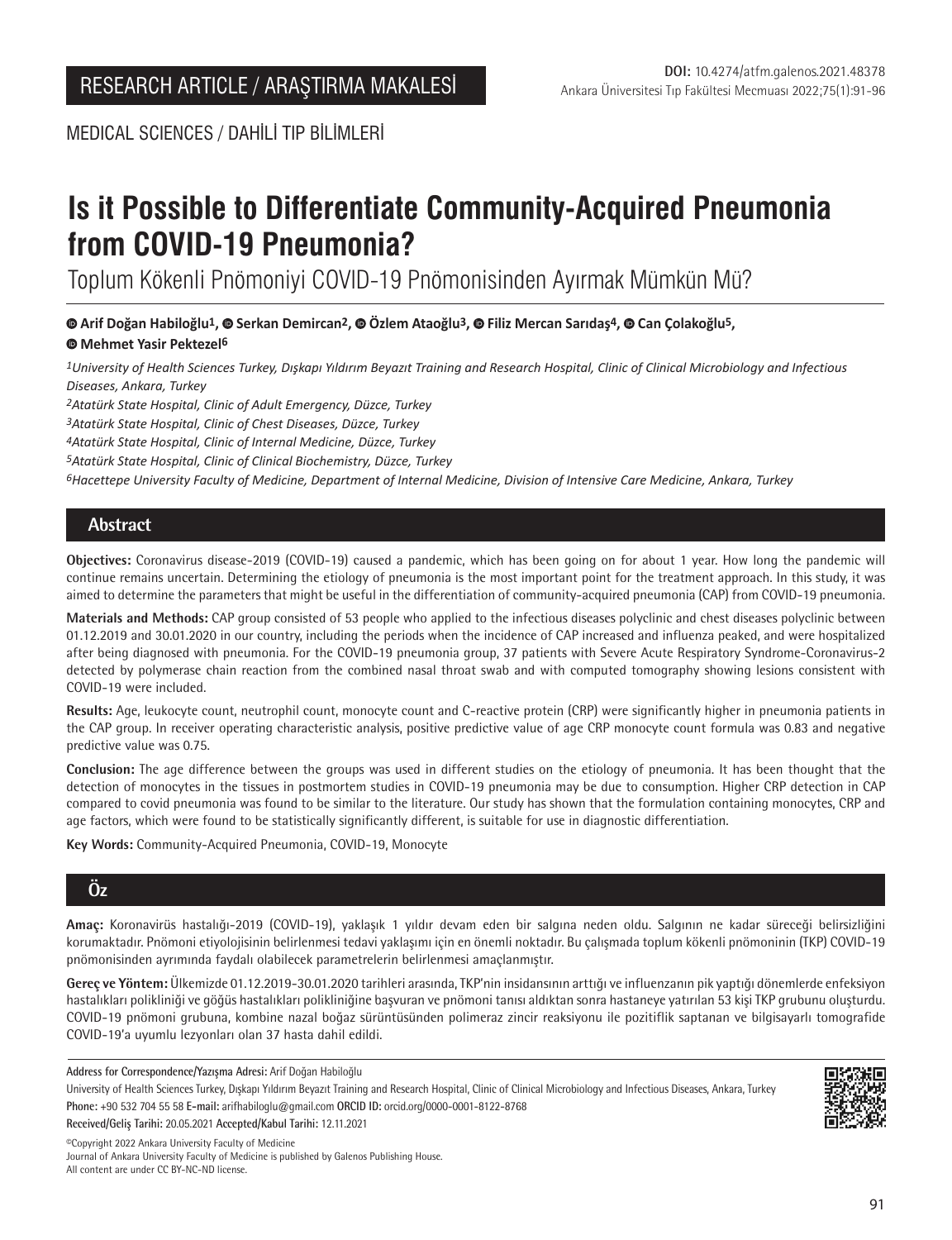**Bulgular:** TKP grubundaki hastalarda yaş, lökosit sayısı, nötrofil sayısı, monosit sayısı ve C-reaktif protein (CRP) anlamlı olarak daha yüksekti. İşlem Karakteristik Eğrisi analizinde, yaş CRP monosit sayısı formülünün pozitif prediktif değeri 0,83 ve negatif prediktif değeri 0,75 idi.

**Sonuç:** Gruplar arası yaş farkı, pnömoni etiyolojisine yönelik farklı çalışmalarda kullanılmıştır. COVID-19 pnömonisinde postmortem çalışmalarda dokularda monosit tespit edilmesinin tüketime bağlı olabileceği düşünüldü. TKP'de COVID pnömonisine kıyasla daha yüksek CRP tespiti literatüre benzer bulunmuştur. Çalışmamız, istatistiksel olarak anlamlı derecede farklı olduğu tespit edilen monosit, CRP ve yaş faktörlerini içeren formülasyonun tanısal ayrımda kullanılmasının uygun olduğunu göstermiştir.

**Anahtar Kelimeler:** Toplum Kökenli Pnömoni, COVID-19, Monosit

## **Introduction**

The factor that started in Wuhan city of China and caused the pandemic was defined as severe acute respiratory syndrome-coronavirus-2 (SARS-CoV-2) and the pneumonia caused by it was named Coronavirus disease-2019 (COVID-19) (1). There are no specific antivirals for patients and it seems impossible to predict how the pandemic will progress in the future (2,3). Community-acquired pneumonia (CAP) is often caused by *Streptococcus pneumoniae, Staphylococcus aureus, Mycoplasma pneumoniae, Chlamydophila pneumoniae,* rhinovirus, influenza, respiratory syncytial virus, continues to be a persistent global public health problem (4,5). It can be more difficult to determine the empirical treatment to be applied in periods of pandemic, especially when the incidence of CAP is increasing (5). The mortality of COVID-19 pneumonia is up to 14.4 times higher than CAP, and timely delivery of medical treatments for SARS-CoV-2 is required to reduce mortality (6,7). Distinguishing covid-pneumonia patients from CAP subjects will limit unnecessary antibiotic use. A biomarker that differentiates COVID-19 pneumonia from CAP could be important for an early and appropriate empirical treatment algorithm. In our study we evaluated features of two different pneumonia groups in order to discover a readly available and favourable marker that differs etiologies.

## **Materials and Methods**

#### **Patients**

Two groups of patients were included in study. First group (CoV) comprising patients >18 years old, diagnosed with COVID-19 pneumonia according to a positive nasal swap sample for SARS-CoV-2 virus in polymerase chain reaction and a thorax computed tomography imaging suitable for COVID-19 pneumonia, and hospitalized from date 15 April 2020 to 30 April 2020. Hospitalization was decided according to guideline provided by Turkish Republic Health Ministry which suggest hospitalization of patients >50 years, having additional comorbidity, with a pulse saturation of ≤94, and one laboratory criteria of poor prognosis. Second group (CAP) including patients >18 years old, diagnosed with CAP according to clinical examination and imaging data, and

hospitalized from date 1 December 2019 to 30 January 2020, the time gap in which Influenza used to make a peak in our country and any COVID-19 pneumonia has not been detected yet. Hospitalization was assessed according to CURB-65 criteria which contains a score of five items, one point for each of: Confusion, urea >7 mmol/L, respiratory rate >/=30/ min, low systolic (<90 mm Hg) or diastolic (</=60 mm Hg) blood pressure, age  $>=$  65 years (8). Those who scored two points or more were admitted to the hospital. Outpatients were excluded.

All data regarding socio-demographics, admissional laboratory [hemoglobin, platelet, white blood cell (WBC), lymphocyte, neutrophil, monocyte, D-dimer, ferritin, lactatedehydegenesis, C-reactive protein (CRP), alanine amino transferase, aspartate amino transferase, gamma glutamyl transferase, alkaline phosphatase, sodium, potassium, creatine, blood urea nitrogen, troponine], comorbid diseases, admissional physiological values (fever, oxygen saturation, blood pressure, pulse), supplemental oxygen  $(0<sub>2</sub>)$  requirement, transfering to intensive care unit on follow-up, lenght of stay, and outcome was gathered retrospectively from hospital's electronical records. Our study has been approved by local ethical commission with a registiration number of 2020/150. Patient consent was not obtained for our retrospective study.

#### **Statistical Analysis**

All values were represented as mean  $\pm$  standard deviation, 95% confidence intervals (95% CI), percentages, medians with interquartile ranges as appropriate. Suitable analyzes including Mann-Whitney U/Student's t, paired t and chi-square/exact tests were appropriately used. A sample analysis to detect a group difference regarding monocyte count was calculated with a power of 0.8 and an alpha of 0.05 that showed 36 patients a group was required. A ROC analysis using area under curve (AUC), has been performed by parameters considered to provide clinical meaning, while evaluating a favourable biomarker able to distinguish patients with COVID-19 pneumonia from others, then sensitivity and specificity analysis were appropriately calculated. A p-value of <0.05 was accepted as significant. All analyzes were calculated with SPSS 23 IBM® statistics program provided by Hacettepe University Faculty of Medicine, Ankara, Turkey.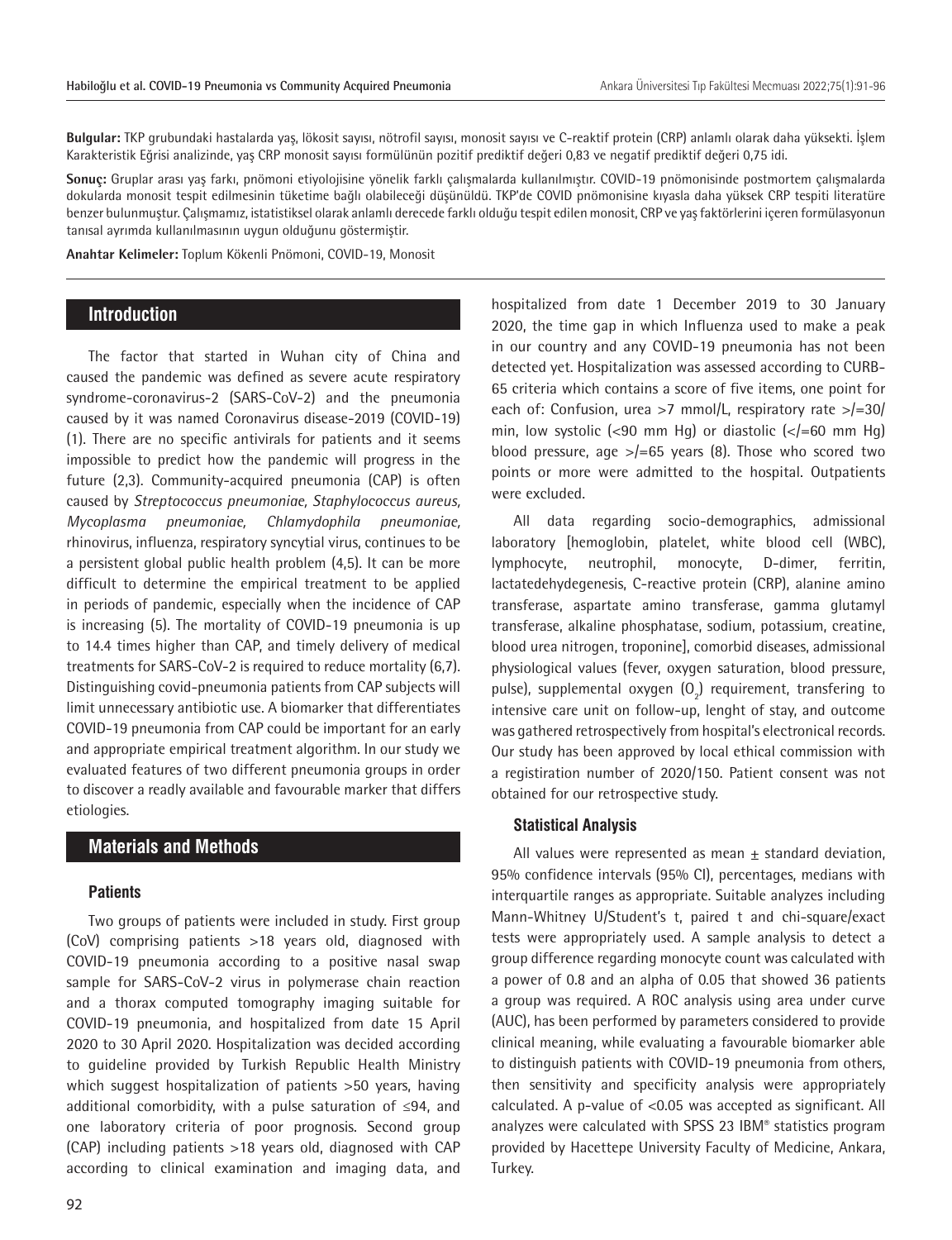## **Results**

A total of 90 patients were evaluated. Mean age was  $52+15$ years [Female (F): 21 (57%)] in CoV group while it was  $73\pm15$  in  $[F: 24 (45%)]$  CAP group (p<0.001 for age, p=0.248 for gender). Comorbidities other than congestive heart failure, chronic lung and neurologic diseases did not differ between groups (Table 1). Cough as an onset symptom was much more common in group CoV than in group CAP (Table 1). When compared to group CoV, laboratory parameters related with WBCs and CRP level were higher in group CAP. Only median pulse saturation and mean heart rate (beat/min), unlike other admissonal physiologic parameters, differed between groups [96 (94-98) vs. 91 (86-96),  $p < 0.001$ ); 92 $\pm$ 13 vs 103 $\pm$ 21, p=0.006]. No mortality difference was detected between groups.

ROC analysis, with combined parameters in order to achieve a more extended AUC, revealed that an admissional neutrophil x CRP ratio to have an AUC of 0.91 ( $p<0.001$ ) while a formula gathered age x CRP x monocyte (count) to have a that of 0.92 ( $p<0.001$ ) (Figure 1) with a sensitivity and specificity of 0.83 (0.70-0.91) and 0.84 (0.67-0.93), respectively. The latter formula had a positive predictive value of 0.88 (0.75-0.95) and a negative predictive value of 0.75 (0.61-0.89) (Table 2). Only age x CRP x monocyte count with a cut-off value of 167.662 and having chronic obstructive lung disease were found to be an independent factor for predicting non-COVID-19 pneumonia while adjusted for age (>65 years), gender, and comorbidities [OR (95% CI): 18.5 (4.6-74.4), p<0.001; OR: 24.1 (2.4-246), p=0.007, respectively] (Data not shown).

## **Discussion**

We have been getting involved in a period in which CAP is increasing while there is not a certain knowledge about how COVID-19 will evolve. In this study, we found that age x CRP x monocyte formula could be a reliable marker to distinguish COVID-19 pneumonia from CAP.

People in CoV group were detected to be younger than CAP group and found as statistically significant in our study which was similar to literature (9). When COVID-19 pandemic had been realized for the first time in our country, a curfew order for people older than 65 years was administered by the goverment. The restriction has to be taken into account, also. Especially old age condition and comorbid diseases, which were also known to be risk factors for CAP, were detected higher in CAP group (10-12). In addition to the fact that old age poses a risk for CAP, the younger age group is more likely to be in crowded environments due to working life and social life and is excluded from restrictions. For these reasons, the age difference made us think of it as a predictor, not a constraint. It is also stated in the literature that old age can be considered as diagnostic for COVID (13). Being elderly is a parameter in the PES score which is used to predict the etiology of pneumonia in the literature, and there are age-related studies in the prediction of etiology (14,15). One of the dynamics in the transmission of SARS-CoV-2 is age, and serological studies in England, Brazil, Japan and Germany estimate that the seroprevalence is highest in adults under 35 years of age (16,17).

Among the presentation symptoms, in our study, cough, fatigue, fever and myalgia were significantly common in



**Figure 1:** ROC/AUC analyzes of neutrophil x CRP (left) and age x CRP x monocyte (right) parameters, respectively AUC: Area under curve, CRP: C-reactive protein, ROC: Receiver operating characteristic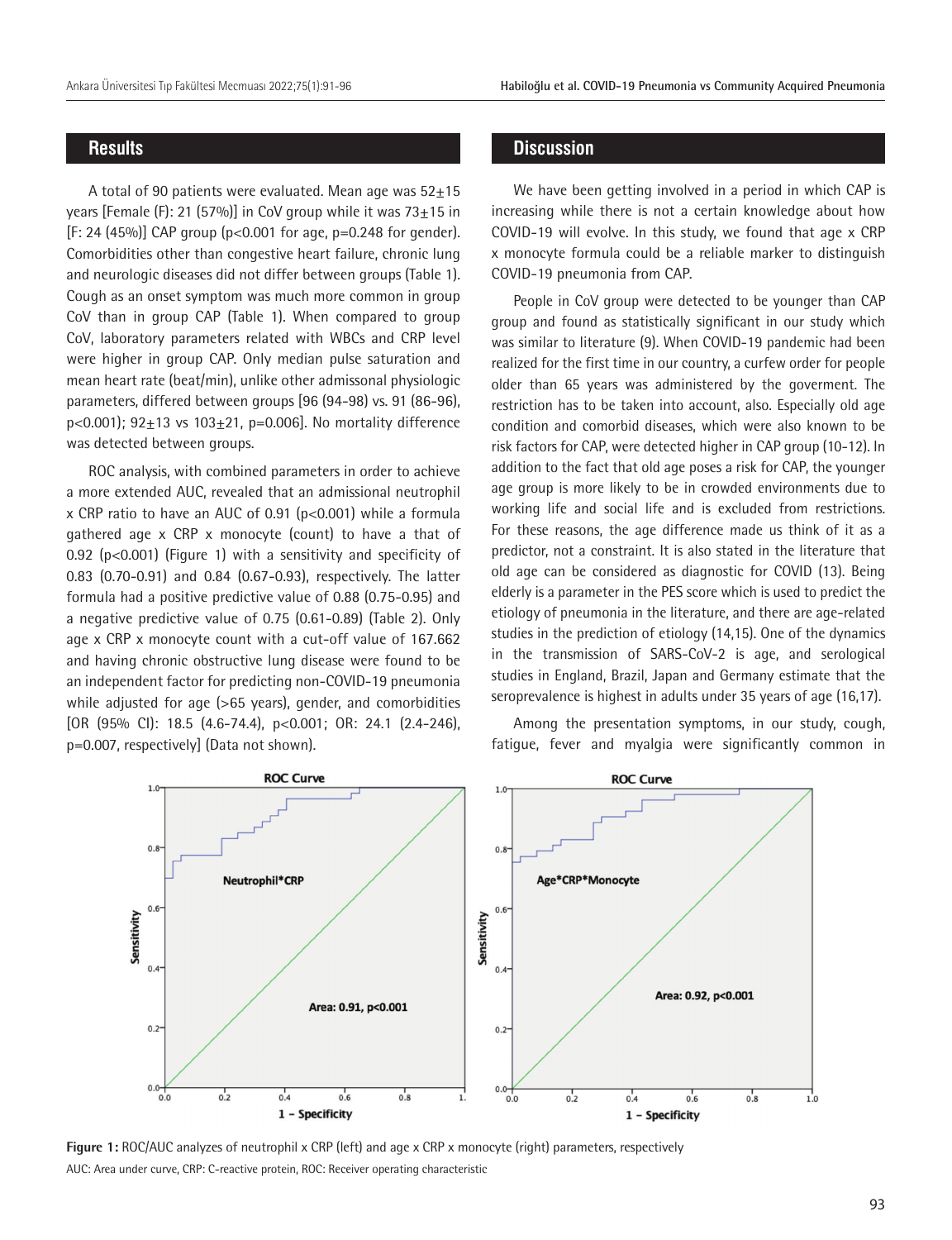| Table 1: Comparison between COVID-19 and CAP                         |                  |                     |              |  |  |
|----------------------------------------------------------------------|------------------|---------------------|--------------|--|--|
|                                                                      | <b>COVID</b>     | <b>CAP</b>          |              |  |  |
|                                                                      | pneumonia        | pneumonia           | $\mathsf{p}$ |  |  |
|                                                                      | $(n=37)$         | $(n=53)$            |              |  |  |
| Age <sup>*</sup> (year)                                              | $52 + 15$        | $73 + 15$           | < 0.001      |  |  |
| Gender (F), n (%)                                                    | 21(57)           | 24(45)              | 0.284        |  |  |
| Symptom inteval" (day)                                               | $3(2-5)$         | $1(1-2)$            | < 0.001      |  |  |
| Hb $1st$ day <sup>*</sup> (g/dL)                                     | $12.9 + 2$       | $12.9 + 2$          | 0.885        |  |  |
| Plt $1st$ day' (x10 <sup>3</sup> /mm <sup>3</sup> )                  | $229 + 62$       | $289 + 128$         | 0.005        |  |  |
| WBC 1st day' (x103/mm <sup>3</sup> )                                 | $5.4 + 1.5$      | $14.8 + 7$          | < 0.001      |  |  |
| Lmyphocyte 1 <sup>st</sup> day" (x10 <sup>3</sup> /mm <sup>3</sup> ) | $1.2$ (0.9-1.7)  | $1.2$ (0.8-1.9)     | 0.980        |  |  |
| Neutrophil* (x103/mm <sup>3</sup> )                                  | $3.5 + 1.1$      | $11.5 \pm 6.3$      | < 0.001      |  |  |
| Monocyte <sup>*</sup> (x10 <sup>3</sup> /mm <sup>3</sup> )           | $0.5 + 0.2$      | $1.5 + 1.2$         | < 0.001      |  |  |
| Lmyphocyte %                                                         | 24 (19-30)       | $9(5-14)$           | < 0.001      |  |  |
| Neutrophil %                                                         | $62(58-72)$      | 78 (71-83)          | < 0.001      |  |  |
| Monocyte %                                                           | $9(7-11)$        | $9(6-12)$           | 0.771        |  |  |
| Dimer 1 <sup>st</sup> day" (ng/mL)                                   | 430 (330-953)    | 2.572 (1.239-2.572) | 0.065        |  |  |
| Ferritine" (ng/mL)                                                   | 105 (56-409)     |                     | Ξ.           |  |  |
| $LDH^*(U)$                                                           | $275 + 111$      | $665 \pm 111$       | 0.567        |  |  |
| CRP 1st day" (mg/L)                                                  | $1.8(1-6.6)$     | $14.7(8-23)$        | < 0.001      |  |  |
| $AST^*(U/L)$                                                         | $25(21-39)$      | 19 (15-27)          | 0.003        |  |  |
| $ALT^{\ast}$ (U/L)                                                   | $25(17-37)$      | 14 (10-20)          | < 0.001      |  |  |
| GGT 1 <sup>st</sup> day" (U/L)                                       | $30(18-62)$      | $24(24-24)$         | 0.678        |  |  |
| $ALP^*(U/L)$                                                         | $74 + 19$        | $139 + 21$          | 0.765        |  |  |
| Na" (mEq/L)                                                          | 139 (136-140)    | 139 (135-141)       | 0.801        |  |  |
| $K^{\cdot}$ (mEq/L)                                                  | $4.3 \pm 0.4$    | $4.3 + 0.6$         | 0.557        |  |  |
| Cre** (mg/dL)                                                        | $0.8(0.7-1)$     | $0.9(0.7-1.3)$      | 0.169        |  |  |
| BUN" (mg/dL)                                                         | $25(21-34)$      | 39 (29-62)          | < 0.001      |  |  |
| Troponine" (ng/mL)                                                   | $2(1-5)$         | $16(7-48)$          | < 0.001      |  |  |
| Fever" (°C)                                                          | 36.6 (36.5-37.1) | 36.7 (36.5-36.9)    | 0.907        |  |  |
| Pulse* (beat/min)                                                    | $92 + 13$        | $103 + 21$          | 0.006        |  |  |
| SBP 1st day" (mm-Hq)                                                 | 120 (110-130)    | 125 (100-130)       | 0.749        |  |  |
| DBP" (mm-Hg)                                                         | 70 (70-80)       | 70 (60-80)          | 0.971        |  |  |
| MAP <sup>*</sup> (mm-Hg)                                             | $83 + 22$        | $73 + 36$           | 0.107        |  |  |
| $SpO2**(\%)$                                                         | 96 (94-98)       | 91 (86-96)          | < 0.001      |  |  |
| LOS" (day)                                                           | $7(6-10)$        | $7(4-10)$           | 0.451        |  |  |
| Mortality, n (%)                                                     | 1(3)             | 7(13)               | 0.134        |  |  |
| HT, n (%)                                                            | 12 (32)          | 26 (49)             | 0.116        |  |  |
| DM, n (%)                                                            | 8(22)            | 11(21)              | 0.921        |  |  |
| CAD, n (%)                                                           | 7(19)            | 11(21)              | 0.830        |  |  |
| CHF, n (%)                                                           | 0(0)             | 9(17)               | 0.008        |  |  |
| CRF, (%)                                                             | 0(0)             | 2(4)                | 0.510        |  |  |
| COPD, n (%)                                                          | 1(3)             | 23(43)              | < 0.001      |  |  |
| Malignity, n (%)                                                     | 1(3)             | 5(9)                | 0.394        |  |  |
| Astma, n (%)                                                         | 0(0)             | 5(9)                | 0.075        |  |  |
| HL, n (%)                                                            | 0(0)             | 2(4)                | 0.510        |  |  |
| Dementia, n (%)                                                      | 1(3)             | 11(21)              | 0.013        |  |  |
|                                                                      |                  |                     |              |  |  |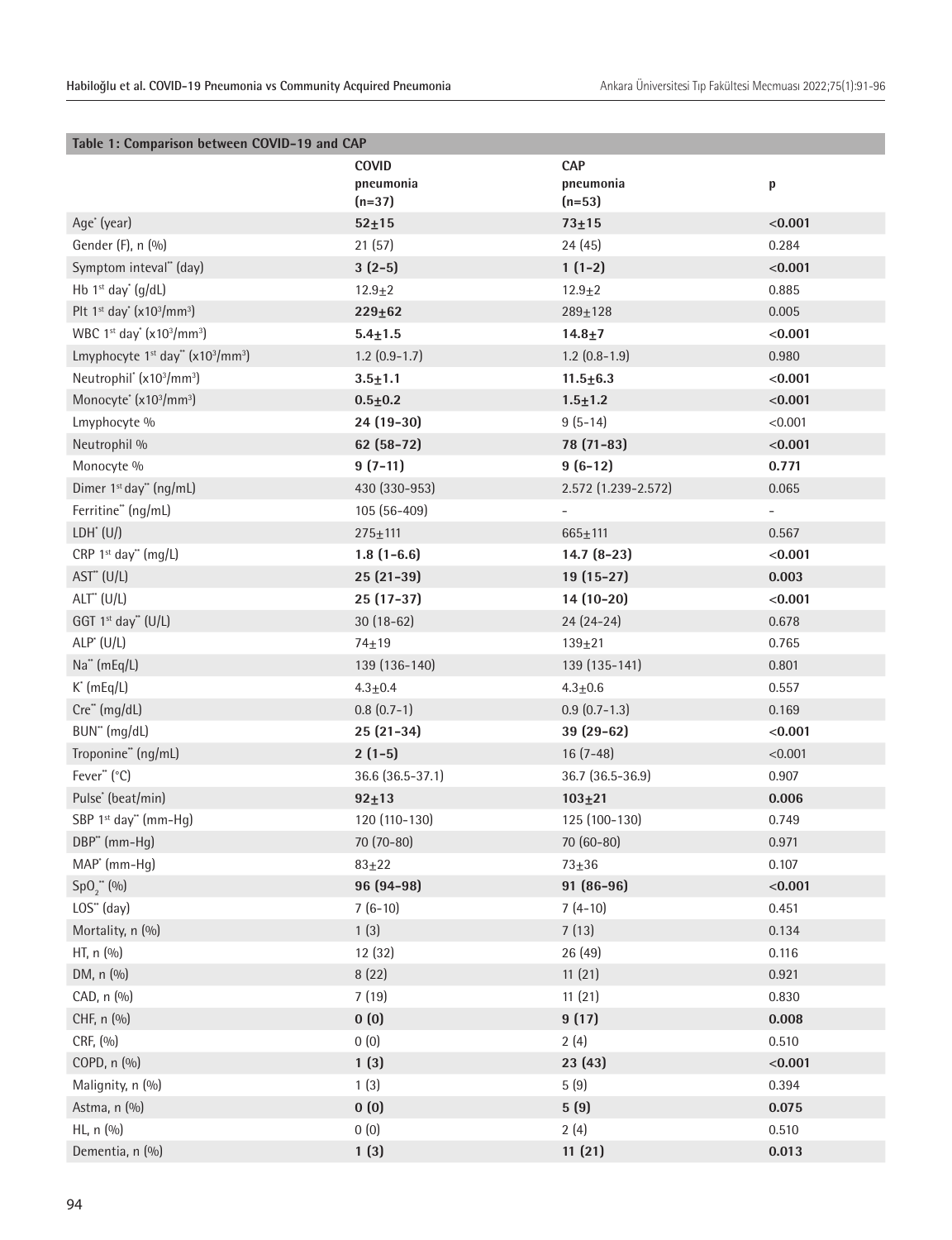| <b>Table 1: Continued</b> |                                       |                                     |         |  |
|---------------------------|---------------------------------------|-------------------------------------|---------|--|
|                           | <b>COVID</b><br>pneumonia<br>$(n=37)$ | <b>CAP</b><br>pneumonia<br>$(n=53)$ | p       |  |
| Stroke, n (%)             | 0(0)                                  | 8(15)                               | 0.019   |  |
| Cough, n (%)              | 25(68)                                | 22(42)                              | 0.015   |  |
| Fever, n (%)              | 15(41)                                | 5(9)                                | < 0.001 |  |
| Fatigue, n (%)            | 12(35)                                | 4(8)                                | 0.001   |  |
| Dyspnea, n (%)            | 6(16)                                 | 48 (91)                             | < 0.001 |  |
| Myalgia, n (%)            | 4(11)                                 | 0(0)                                | 0.014   |  |
| Agousia, anosmia, n (%)   | 2(5)                                  | 0(0)                                | 0.087   |  |

AST: Aspartate aminotransferase, ALT: Alanine aminotransferase, BUN: Blood urea nitrogen, CAD: Coronary artery disease, CAP: Community acquired pneumonia, CHF: Congestive hearth failure, COPD: Chronic obstructive lung disease, CRP: C-reactive protein, CT: Computed tomography, COVID: Coronavirus, COVID-19: Coronavirus disease-2019, DM: Diabetes mellitus, F: Female, GGT: Gamma glutamyl trasferase, Hb: Hemoglobin, HL: Hyperlipidemia, HT: Hypertension, LDH: Lactate dehydrogenese, LOS: Lenght of stay, MAP: Mean arterial pressure, NS: Not significant, PCR: Polymerase chain reaction, SBP: Systolic blood pressure, WBC: White blood cell, ALP: Alkaline phosphatase, CRP: Chronic renal failure, DBP: Diastolic blood pressure, \*mean ± SD \*\*median (IQR), SD: Standard deviation, IQR: Interquartile range, a Student t-test was used for parameters signed by, a Mann-Whitney U test was used for parameteres signed by"

| Table 2: Age CRP monocyte analysis with a cut-off of<br>"167.262" for predicting CAP' |               |  |  |  |
|---------------------------------------------------------------------------------------|---------------|--|--|--|
| <b>Estimated value</b>                                                                | 95% CI        |  |  |  |
| 0.83                                                                                  | $0.70 - 0.91$ |  |  |  |
| 0.84                                                                                  | $0.67 - 0.93$ |  |  |  |
| 0.88                                                                                  | $0.75 - 0.95$ |  |  |  |
| 0.75                                                                                  | $0.61 - 0.89$ |  |  |  |
|                                                                                       |               |  |  |  |

NPV: Negative predictive value, PPV: Positive predictive value, CI: Confidence interval, CAP: Community acquired pneumonia

\* A given value equal or greater than 167.262 predicts a diagnosis of CAP

COVID pneumonia, while dyspnea was more common in CAP patients. There are significant differences in the comparison of presentation symptoms of COVID and non-COVID pneumonias in the literature, and symptoms other than dry cough do not appear as appropriate data for the prediction of the causative agent of respiratory system infection (18,19). Among the vital signs of the patients at admission, tachycardia and relative hypoxia are more common in the CAP group and may be associated with an excess of comorbid diseases in the same group.

Hitherto, laboratory parameters especially lymphocyte and monocyte count have been investigated already in detail and those revealed findings similar to our study had revealed (19-22). In these studies, the leukocyte and neutrophil counts were relatively lower in COVID pneumonia than in non-COVID pneumonia including other viral pneumonia (18-21). Our study showed monocyte count to be an essential parameter to distinguish patients with COVID-19 and others. Migration and redistrubition of monocytes from blood to both lung and nonrespiratory tissue, thus consumption might be the explanation of significantly reduced monocyte count in COVID-19 patients, while compared to patients those are not (18,22-25). It has been shown in most studies that the number of monocytes is decreased in COVID patients, and in addition, the correlation between severe alterations of monocyte subtypes and severe

clinical findings shows the importance of monocyte in the pathogenesis of COVID and it should be clarified with ongoing studies (26,27).

CRP is an acute phase reactant that is released dependant on inflammation of the body and is also used in differential diagnosis between viral infections and bacterial infections (25,28). In our study, the CRP value in the CAP group was found to be statistically significantly higher than the CoV group. In the literature, there are studies in which the CRP value in non-COVID diseases including other viral diseases was found to be higher than COVID pneumonia (29).

As a consequence, we are hopeful of the vaccination programs implemented for the pandemic that caused serious losses all over the world for 1 year. The fact that RNA viruses can mutate frequently is the biggest obstacle to the success of vaccinations and the possibility of COVID-19 getting out of our lives. For this reason, studies for the development of early diagnosis methods and the discovery of direct-acting antivirals should continue in the fight against SARS-CoV-2.

#### **Study Limitations**

Our study has some limitations. First one is the retrospective nature of the study that might have caused data loss. Second is the possible selection bias due to the prohibition for elderly to be outside by goverment provision in Turkey that might be a protective factor for them which results in lower mean age in CoV group. Third, limited number of patients, eventhough our study is not underpowered, restrained subgroup analysis.

## **Conclusion**

We aimed to establish a suitable marker to distinguish patients with COVID-19 pneumonia from those with CAP and found age CRP monocyte formula to be reliable. Validation of